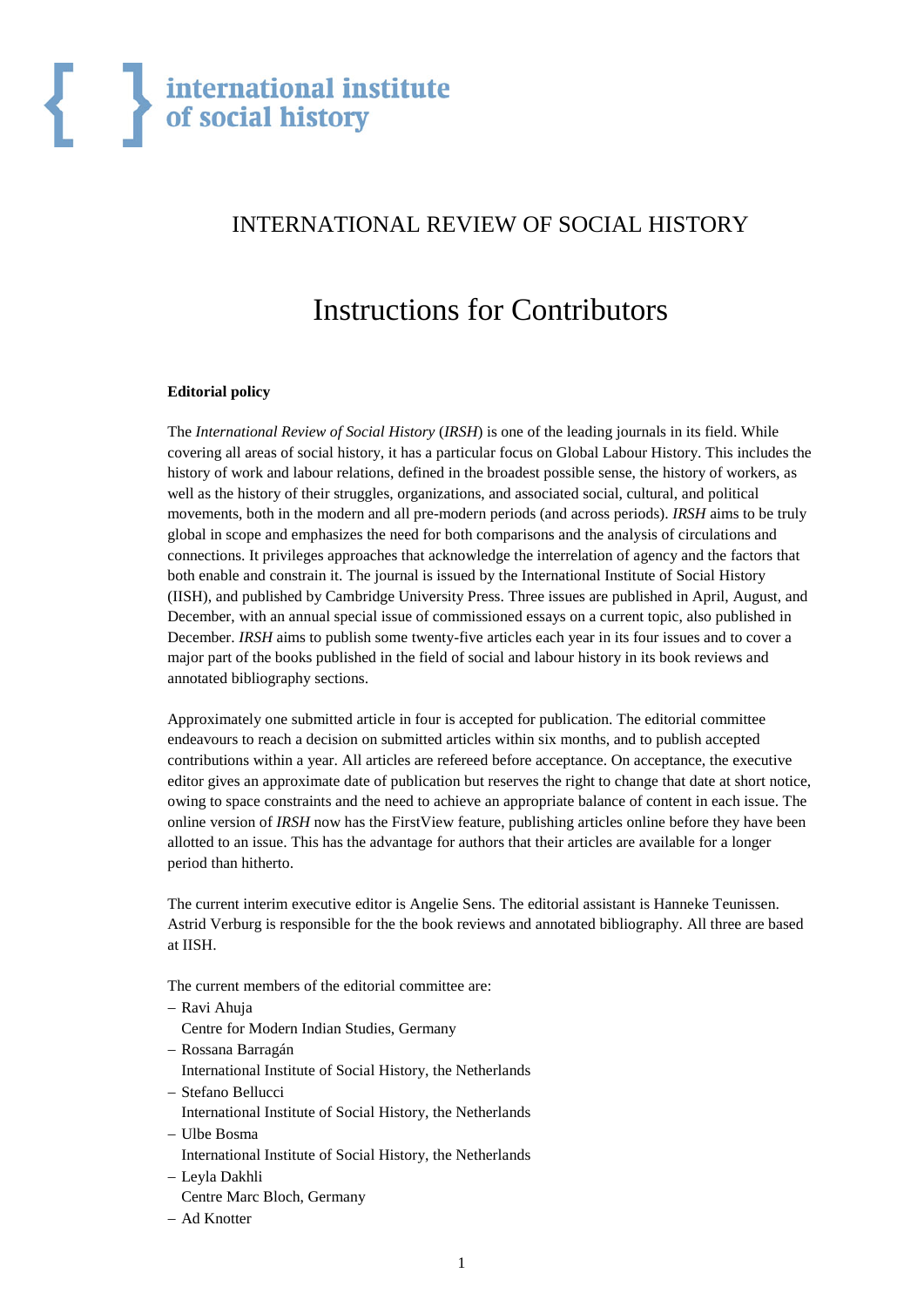Maastricht University, the Netherlands

- − Marcel van der Linden (chair) International Institute of Social History, the Netherlands
- − Leo Lucassen International Institute of Social History, the Netherlands
- − Christine Moll-Murata
- Ruhr-Universität Bochum, Germany
- − Elise van Nederveen Meerkerk International Institute of Social History, the Netherlands

# **Data Availability Policy**

1. Data are important products of the scientific enterprise, and they should be preserved and be usable for decades in the future. Therefore, the *International Review of Social History* promotes, as integral part of its publication policy, that data supporting the results in published papers are archived in an appropriate data archive preferably having a Data Seal of Approval. Recommended data repositories are, for example, those listed by the International Federation of Data Organizations (IFDO) for Social Science [\(http://ec2-50-17-181-92.compute-1.amazonaws.com/wordpress/?page\\_id=35\)](http://ec2-50-17-181-92.compute-1.amazonaws.com/wordpress/?page_id=35).

2. Data to be archived can be quantitative and/or qualitative. Included can be data created in all current database, spreadsheet, word processing and statistical formats (a list of preferred file formats is available on the website of the Dutch data archive DANS: [http://www.dans.knaw.nl/sites/default/files/file/EASY/DANS preferred formats UK DEF.pdf.](http://www.dans.knaw.nl/sites/default/files/file/EASY/DANS%20preferred%20formats%20UK%20DEF.pdf)

3. When archiving in an appropriate data archive, data together with programs and scripts for computation are to be documented clearly and precisely to allow replication. We encourage authors to submit data prior to publication of the article, to enable including a reference to the data archiving in the published article.

4. By default, archiving in an appropriate data archive will imply open access and availability. Exceptions may be granted, especially for proprietary data. Authors will have to supply written information on the conditions and procedures by which these data may be obtained.

### **Submission**

Submission of an article is taken to imply that it has not previously been published and is not being considered for publication elsewhere. Authors are also asked to provide brief details of any book they are publishing which includes all or part of a submitted article.

Contributors will be asked to complete a form assigning copyright (on certain conditions) to Cambridge University Press. This helps to ensure maximum protection against unauthorized use, and also assists in the effective handling of requests to reproduce contributions. As contributors you retain the right – among others – to reproduce the paper or an adapted version of it in any volume of which you are editor or author. Permission will automatically be given to the publisher of such a volume, subject to normal acknowledgements. For further information see the instructions on the copyright form.

Contributors are responsible for obtaining permission to reproduce any material in which they do not hold the copyright (including illustrations) and for ensuring that the appropriate acknowledgements are included in the typescript. In quoting from copyright material, contributors should keep in mind that the rule of thumb for "fair use" confines direct quotation to a maximum of 200 words.

Articles should be submitted in two versions as soft copy (preferably by e-mail), one version containing the author's details, the other anonymized as far as possible, in order to facilitate "blind" refereeing.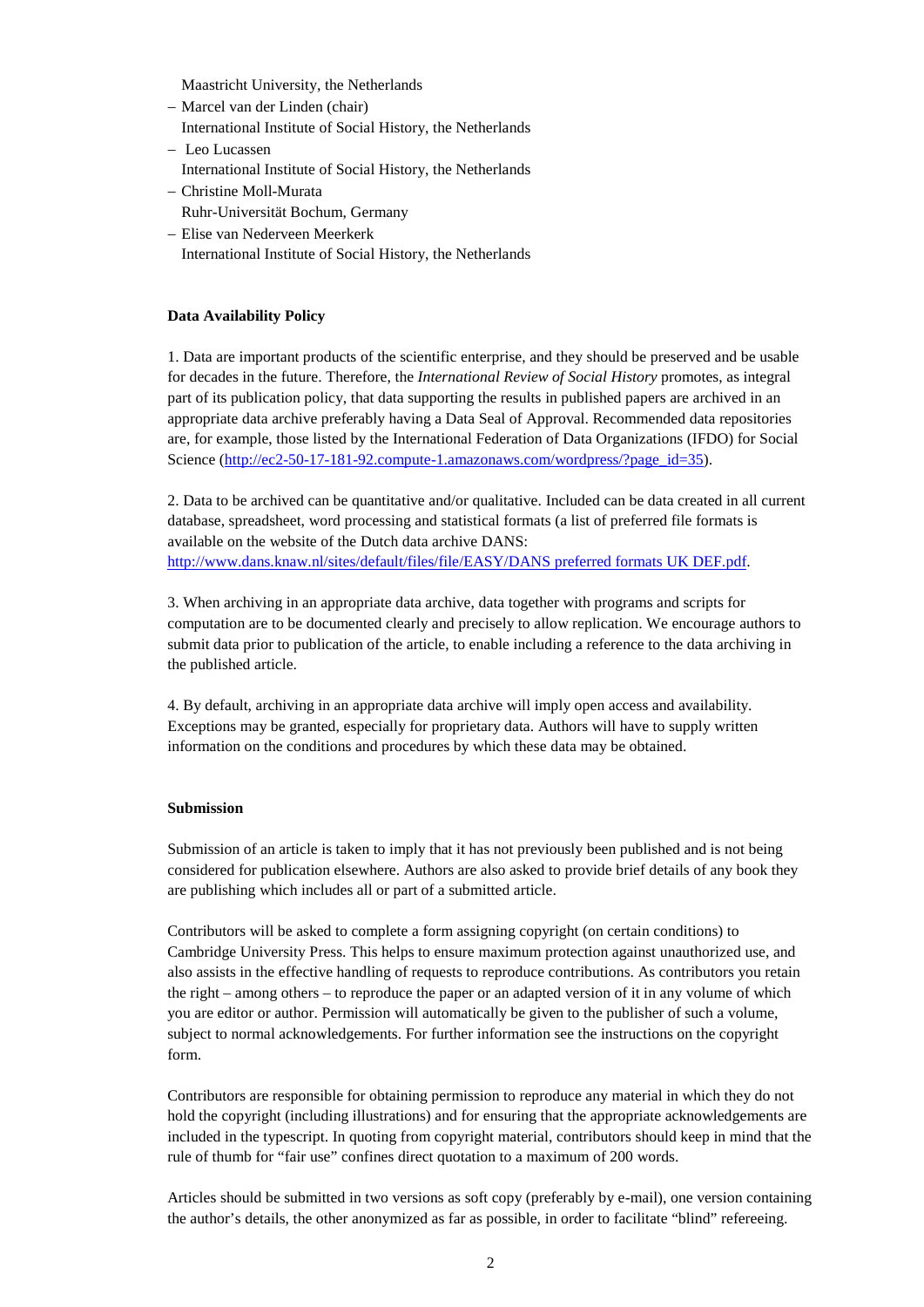Authors should also include an abstract not exceeding 150 words, specifying the principal conclusion and methods in the context of currently accepted views on the subject. Should e-mail facilities not be available, the article can be sent on disk to:

*International Review of Social History*  International Institute of Social History PO Box 2169 1000 CD Amsterdam The Netherlands tel: +31 20 66 858 66 fax: +31 20 66 541 81 e-mail: irsh@iisg.nl

*Digital files:* The files should be saved either in a recent version of MSWord for Windows, or in an MSWord compatible format, or as a PDF file. In case of doubt, please contact the editorial staff at: irsh@iisg.nl.

*Length of contributions:* Articles must preferably not exceed 10,000 words, including notes.

#### **Manuscript preparation**

Manuscripts should be in British English (or American English for American authors). In cases where no English text can be provided, authors should *always* contact the executive editor before submitting an article.

Title of articles should be kept short and plainly descriptive.

Pagination is essential.

Footnote commands should be used to create footnotes. Notes should be confined, as far as possible, to necessary references: an excessive number of notes is distracting to the reader and can arouse the suspicion that the aim is to display erudition, not impart information.

Automatic hyphenation should not be used.

Paragraph breaks should be indicated by indents and not line breaks. The first paragraph of an article, and of sections, should not be indented.

Major articles should be divided into sections; sections should emphasize the structure of the argument. They should be marked by short titles of no more than fifty key strokes. Sub-sections should likewise be marked by short titles. Avoid numbering and avoid further levels of division.

When submitting the definitive version of an accepted article, *please ensure that you have provided the following*:

A heading that includes, on separate lines, the title, the author's name, affiliation (in English, if available), and e-mail address; an abstract of no more than 150 words in a single paragraph; the correspondence address (including an e-mail address) you would like to be printed in the Notes on Contributors.

#### **Figures and tables**

If you are including figures and/or tables please note the following:

*Figures* (i.e. graphs and illustrations) must be provided as separate documents. Illustrations should preferably make a substantial addition to points made in the text.

For detailed technical instructions on file format, quality, resolution, etc., please consult the general guidelines from Cambridge University Press at: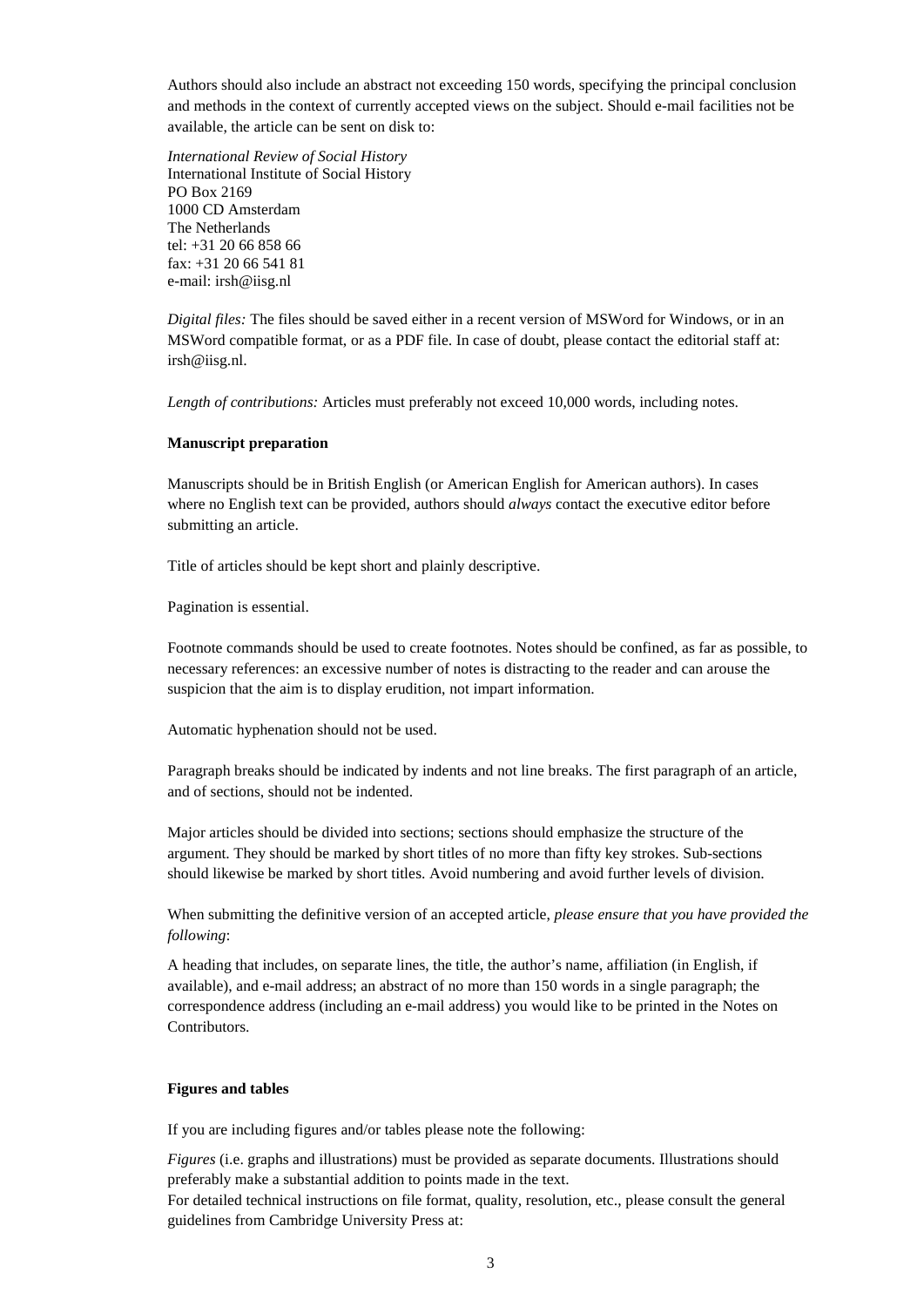[http://journals.cambridge.org/action/stream?pageId=3624&level=2&sessionId=F21A073D00A0FEE19](http://journals.cambridge.org/action/stream?pageId=3624&level=2&sessionId=F21A073D00A0FEE19EAFC01553A4E06B.journals#5) [EAFC01553A4E06B.journals#5](http://journals.cambridge.org/action/stream?pageId=3624&level=2&sessionId=F21A073D00A0FEE19EAFC01553A4E06B.journals#5)

Graphs may be sent as EPS files, preferably together with the Excel files containing the graphs and figures from which they were drawn.

All figures should be numbered in sequence throughout the article; references to sources and descriptive captions must be listed at the end of the article.

Please indicate clearly where the material is to appear in the text as follows: <FIG.1> and ensure that there is a reference to the figure in the text.

*Tables* must be placed at the end of the article, together with a descriptive caption. They must be numbered in sequence throughout the article, and cited in the text as follows: <TABLE 1>.

#### **Text conventions**

The following paragraphs indicate the text and typographical conventions of the *International Review of Social History*. It is essential that contributors observe the journal's stylistic conventions closely. If not, their articles may be returned for amendment. All corrections and alterations to contributions at proof stage (apart from the correction of misprints due to an error of the typesetters) are extremely expensive, and may be charged to authors.

*Effective prose*: Authors should write as clearly as possible. The following problems often appear: mixed metaphors; wandering tenses; excessive use of jargon or neologisms unfamiliar to the average reader; unnecessary use of "it is", "there is", and "the fact that"; excessive use of nouns as adjectives; use of empty words such as "factor", "aspect", "element", and "manifestation", instead of exact words required by the context.

*Quotations*: In quotations, the punctuation, capitalization and spelling of the original must be followed. For short quotations use double quotation marks (except that quotations within quotations take single quotation marks). Long quotations of fifty words or more should be typed as a displayed extract, i.e. a separate block with a space above and below and without quotation marks. Punctuation follows closing quotation marks except where whole sentences are quoted. Note that superscript numbers follow punctuation.

*Ellipsis in quotations*: Use three full points in square brackets. For instance: "*Abbreviations* should be [...] consistent throughout." Note that there are *no spaces* between the full points or between the points and the brackets.

*Spelling* should be consistent throughout. British English and American English are both allowed but one of these two forms should be applied throughout articles. When using British English, please note the following preferences:

| -ize            | defence           | no-one            |
|-----------------|-------------------|-------------------|
| -ization        | dispatch          | practice (noun)   |
| acknowledgement | elite (no accent) | practise (verb)   |
| ageing          | enquiry           | premise           |
| analyse         | focused           | programme         |
| appendices      | fulfil/fulfilling | reflection        |
| centre          | indices           | regime            |
| colour          | judgement         | role (no accent)  |
| connection      | mediaeval         | sceptic/sceptical |
| cooperate       | mould             |                   |

Note especially the use of -ize and -iza rather than -ise and -isa.

*Masculine form*: Turns of phrase using masculine forms as universals are not acceptable (e.g., "The historian and his problems").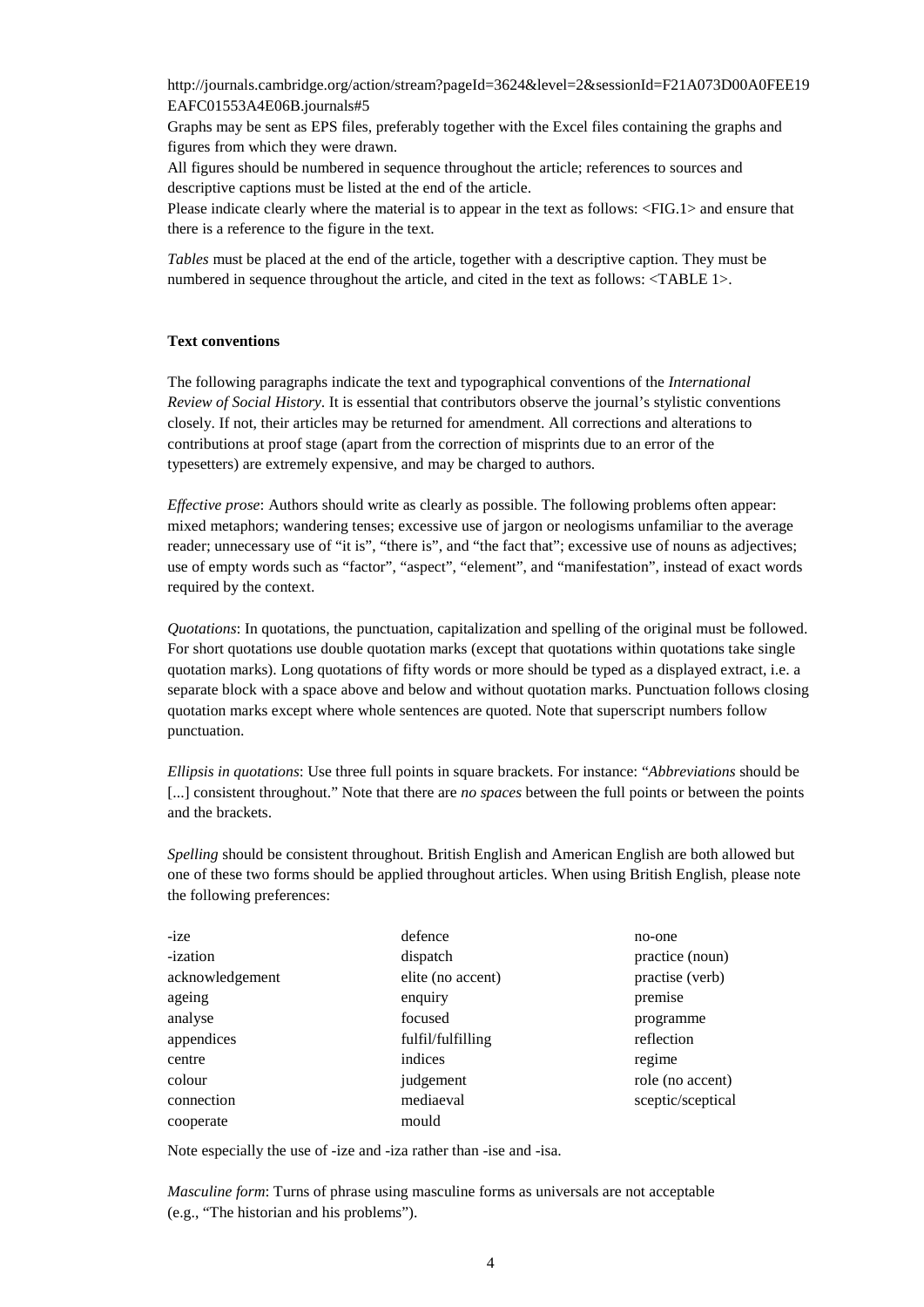*Abbreviations* and *acronyms* should be easily identifiable and consistent throughout. The following standard abbreviations are used:

f. ff. (= the following page(s)), fo. (= folio), ed., vol.

*But:* 2nd edn, eds, fos (= folios), Dr, Mr, St, vols (i.e. without points – these are contractions where the abbreviation ends with the last letter of the word).

An explanation for any acronym or unusual abbreviation should be provided at the first mention, e.g., Congress of Industrial Organizations (CIO), Sozialistische Partei Deutschlands (SPD). Initials in personal names retain points, e.g., G.A. Smith. Note that in *IRSH* style there is no space between initials in personal names.

*Dates* should be typed without commas as follows: 5 July 1985. In referring to a century use the form: twentieth century. Note that when used as an adjective a hyphen appears between the ordinal and the word "century", e.g., nineteenth-century labour.

*Figures and numerals*: Units of measurement and all numbers over 100 should be given in figures; others should be in words (e.g. ten schools, twenty-five countries) – except in passages where many statistics are discussed and it is obviously desirable to use figures.

*Titles cited in the text*: Titles of books and journals should be italicized; quotation marks should not be used. Double quotation marks should be used if naming a part of a book, an individual contribution to a volume, or an article in a journal.

*Foreign words and phrases*: These should be italicized, except when they are naturalized, e.g., *fabricant*, *Festschrift*, but: bona fide, status quo, vis-à-vis. Note especially the naturalized forms for: emigré, and ancien régime. Exceptions to this rule are foreign addresses and institutions which are not italicized. When using foreign words and phrases, please check and double check the spelling, especially when the language used is not your first.

*Punctuation*: The serial comma is preferred (Marx, Engels, and Kautsky rather than Marx, Engels and Kautsky). The possessive "s" following an "s" is preferred (Phillips's rather than Phillips'*).* Round brackets are used for brackets within brackets; square brackets are used for interpolation within quoted matter.

*Emphasizing* words by italicization should be used sparingly. Bold type should be avoided altogether and underlining is never used.

#### **References**

Use footnote commands to create copy for notes.

Note that the Harvard system of citing author and year in the text amplified by a list of references is *never* used in the *IRSH*.

*Unnumbered initial note*: A note containing acknowledgements should be an unnumbered initial note. A superscript asterisk should be placed at the end of the title accordingly. The unnumbered note should contain any reference to previous forms of the article (an address delivered, for example) and any acknowledgements (of the assistance of colleagues and of grants from foundations).

*Explanatory notes*: Notes are primarily for the citation of sources. Use explanatory notes only for those items of detail that would otherwise interrupt the flow of your argument or for those highly technical qualifications that would be of interest or use only to a very few scholars.

*First references*: First references to books and articles are to be punctuated and capitalized as follows.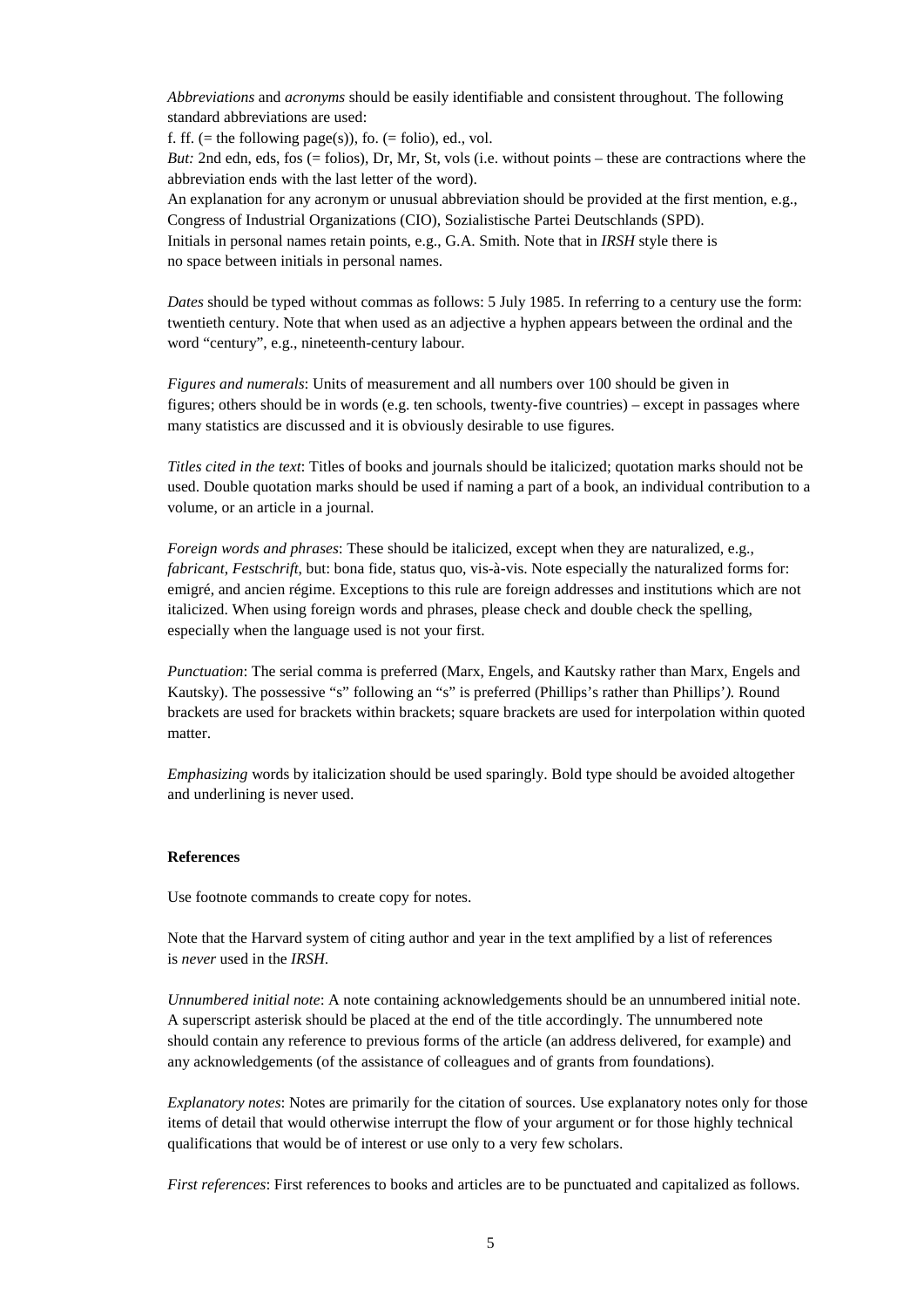*Articles*: Neville Kirk, "In Defence of Class: A Critique of Recent Revisionist Writing upon the Nineteenth-Century English Working Class", *International Review of Social History*, 32 (1987), pp. 2– 47, 15.

Please note that inclusive page extants must always be included in references to articles and collected essays, even when only one page is referenced. This page number should follow directly after the page extant, separated by a comma, as above.

*Books*: Michael Poole, *Theories of Trade Unionism: A Sociology of Industrial Relations* (London [etc.], 1981), pp. 18–30.

*Multi-volume works*: Franco Venturi, *Settecento riformatore: La caduta dell' Antico Regime (1776– 1789)*, 2 vols (Turin, 1984), I, p. 203.

*Essays in collections*: Yves Lequin, "Apprenticeship in Nineteenth-Century France. A Continuing Tradition or a Break with the Past?", in Steven Laurence Kaplan and Cynthia J. Koepp (eds), *Work in France: Representations, Meaning, Organization, and Practice* (Ithaca, NY [etc.], 1986), pp. 457–474, 459.

*Multi-authored or edited works*: Peter Armstrong *et al*., *White Collar Workers, Trade Unions and Class* (London [etc.], 1986), pp. 87–93.

*Theses or dissertations*: H.F. Gospel, "Employers' Organisations: Their Growth and Function in the British System of Industrial Relations in the Period 1918-39" (Ph.D., London School of Economics, 1974), pp. 15–20 [hereafter, "Employers' Organisations 1918–39"].

*Papers presented at workshops/conferences*: E. Mantzaris, "Jewish Trade Unions, 1903–1907", paper presented to the workshop on the History of Cape Town, University of Cape Town, 1983.

*Websites*: Mention the URL and the date of last access, e.g., available at: [http://www.pewinternet.org;](http://www.pewinternet.org/) last accessed 3 September 2000.

Also note the following:

- − Authors' names should be as they appear in the original (in full or initials only);
- − If using authors' initials, there is no space between the initials, e.g., E.P. Thompson;
- − Subtitles are separated by colons;
- − (ed.) and (eds) are used not ed. and eds;
- − In English references, capitalize the first word of the title and the subtitle, and all significant words;
- − In German references, the first word of the title and the subtitle, and all nouns should be capitalized;
- − In references in any other language, only the first word of the title and the subtitle, and any proper nouns are capitalized;
- − Lower case is used for "bk." and "bks" for book(s); "ch." and "chs" for chapter(s);
- − Place and date of publication of books and collections are always given, or if not available, "n.p., n.d.";
- − For US publications it is helpful to indicate the state postal code as well as the town, e.g., (Cambridge, MA, 1990);
- − If more than one place of publication is given for a book, only the first should be mentioned, followed by "[etc.]";
- − Use p. or pp. before page extents and references;
- − Other abbreviations to use are "app." and "apps" for appendix and appendices; "l." and "ll." for line(s); "n." and "nn." for note(s); "no." and "nos" for number(s); "pt." and "pts" for part(s); and "vol." and "vols" for volume(s).
- − In general, volume but not issue number of journals are given, except in cases where every issue of a journal starts with new pagination;
- − Volume numbers are given in arabic numerals for journals, even when the original gives roman numerals;
- − Volume numbers are given in roman capitals for multi-volume books.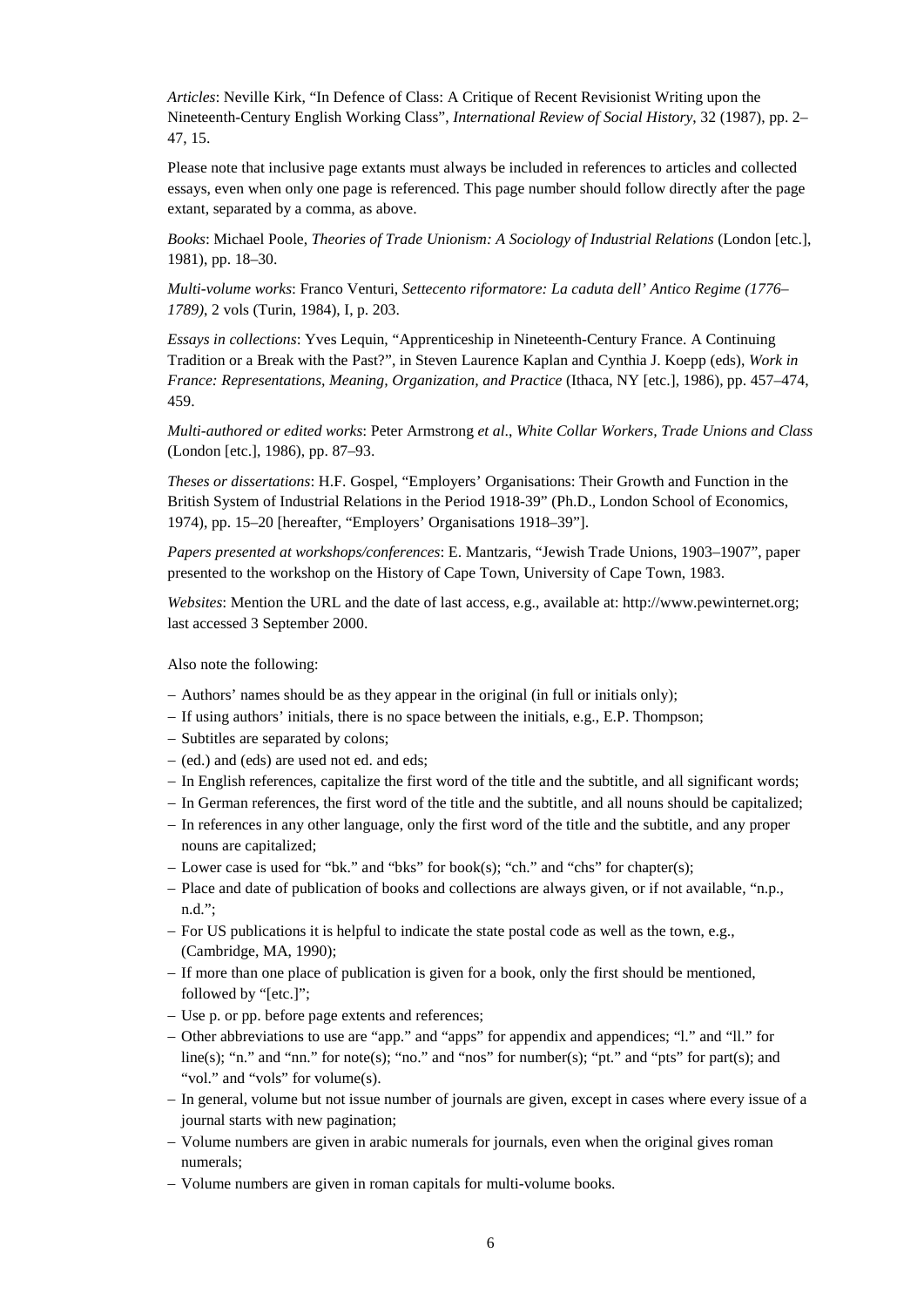*First citations of manuscripts*: The footnote should include: full name of the author, if any, or for a letter the author, addressee, and date (and the place of origin within parentheses, if important); the title of the document, if any, and date within parentheses, when appropriate; the repository of the collection, if any; the designation of the series; and the folio number(s) (or box number[s] or other identifying specific location, where appropriate), as in the following examples:

Archives Nationales, Paris [hereafter, AN], Register E, MS JJ26, fo. 302v.

Gneist to Müller, 26 July 1848, Deutsches Zentralarchiv, Abteilung II Merseburg [hereafter, DZAM], Rep. 92 v. Gneist, No 22, fos 66r–70v.

*Second and subsequent references*: The last name(s) of the author(s) or editor(s) (without "ed.") and a short title should be used in subsequent references to the same work. The short title should contain key words from the main title of the book or article. Do not use words from the subtitle (without including the main title), abbreviations, or words out of sequence unless you signal such an alteration in the first citation, using [hereafter]. In shortening foreign language titles, be careful not to omit a word that changes the capitalization or that governs the case ending of a word retained in the shortened title. In other words, please keep the shortened title grammatically and stylistically correct. Titles of six words or less need not be shortened; and titles should not be so shortened that the sense of the reference is lost (e.g., *History of the British Empire* should not be shortened merely to *History*). For a second essay from a collection previously cited, the shortened form for the volume should be used even though it is the first citation to the article in question. See the following examples:

Kirk, "In Defence of Class", pp. 6–8.

Poole, *Theories of Trade Unionism*, pp. 18–30.

Michael Sonenscher, "Journeymen's Migrations and Workshop Organization in Eighteenth-Century France", in Kaplan and Koepp, *Work in France*, pp. 74–96, 88.

AN, Register E, MS JJ26, fo. 306r.

Gneist to Müller, 26 July 1848,

*But*, Gneist to Müller, 28 July 1848, DZAM, Rep. 92 v. Gneist, no. 22, fos 83r–84r, 87.

N.B. Authors should, of course, follow the citation instructions given by institutions.

*Additional or subordinate citations*: When a footnote contains both the source of the quotation in the text and other related references, the citation for the quotation comes first and the related references follow, separated from one another by semicolons. Beware of the distinction between "see also" and "cf." (from *confero*, "to compare"), which is italicized only in legal style. Use "cf." sparingly, and only to mean "compare". Generally, clarity takes precedence over brevity.

*Latinisms and other abbreviations*: *IRSH*, along with most scholarly journals and university presses, does not use *op. cit.* and *loc. cit.* Authors or editors and short-title forms are always used instead. *Ibid*. (*ibidem*, "in the same place"), which is always italicized, refers to a single work cited in the immediately preceding note or within a single note. Thus, the citation of more than one work in the previous note, the intervention of explanatory material that does not include a citation, or the intervention of another book or journal within a note precludes the use of *ibid*. *Idem* should be used when listing more than one book or article by the same author consecutively. *Passim* ("here and there") should be used *very* sparingly and only after inclusive page numbers, chapter numbers, or section number indicating a fairly sizeable, but not impossible, amount of text cited.

#### **Proofs**

Proofs may be expected at any time after submission if articles are to be published online on FirstView – otherwise three to four months before publication of the issue. *Only essential factual or typographical errors may be changed at proof stage*. Do resist the temptation to revise or add to the